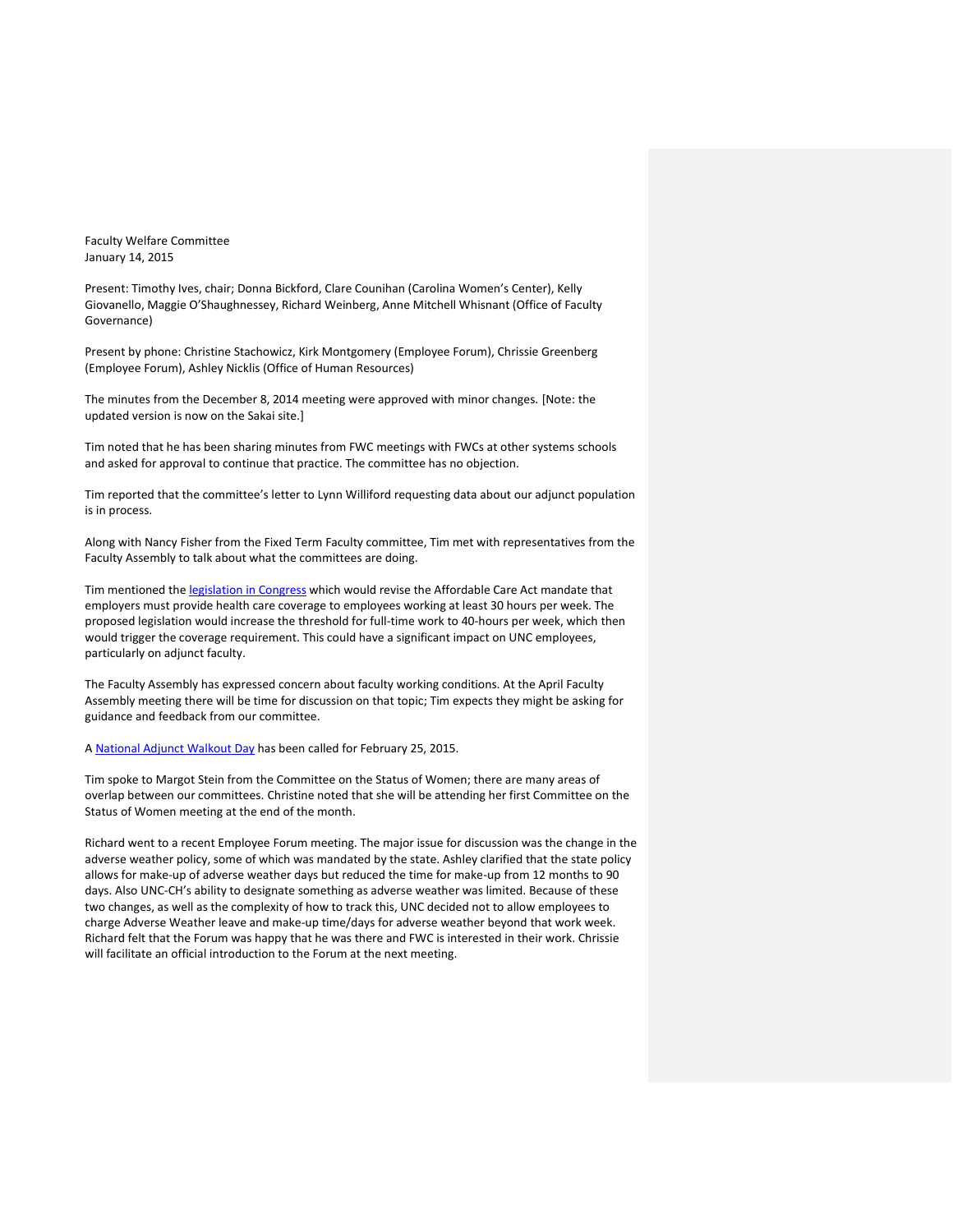Donna shared that the Altac Carolina Seminar will be bringing to campus a national expert, Dr. Brenda Bethman, to talk about the changing scholarly labor force. She will be giving a public lecture and facilitating a professional development workshop for graduate and professional students. More details will be forthcoming later in the semester.

Anne mentioned the recent presentation at the Employee Forum from one of the ULEAD teams on faculty-staff relationships. Their goal was to encourage a more unified connection between faculty and staff to respond to external constituencies; their recommendations include establishing a Faculty/Staff Joint Committee. The group will also be presenting to the staff assembly. Kirk encouraged us to invite them to present to our committee. Here is a website about their work: <http://facultystaffpartnership.web.unc.edu/>

Clare discussed the family-friendly proposal and peer comparison chart that was shared with the committee earlier. This is a working proposal; she is seeking feedback from multiple groups, including AWFP, the Employee Forum, students, graduate students, and others. The broad focus is not only on child care but also includes elder care. The proposals include changing the uneven and inconsistent way we implement policies as well as actually changing policies. The initial focus is on "low-hanging" proposals – things that require minimal money or effort to improve. She will be presenting the proposal to the Faculty Executive Committee at the end of January and Bruce is inviting the Chancellor and the Chancellor's Advisory Committee to that meeting. Clare and the chair of the Chancellor's Child Care Advisory Committee (CCAC) will be meeting with Gordon Merklein, who is in charge of real estate development for the university, to talk about space for day care. Christi Hurt is trying to talk with Felicia Washington about the proposal and Clare plans to talk with Ashley about it.

Kelly asked for clarification about what was intended in the mention of "family space." This came from graduate students. It would not be a day care but might include an eating area, play space, proximity to a lactation room and/or space for programs – basically a place for people on campus to go with their kids. One way it might be used is that on a snow day when school is cancelled, a Carolina parent could drop off their kids and a caregiver while the parent teaches a class or attends a meeting. Tim suggested Clare meet with Terri Phoenix as well as Deb Stroman. Richard suggested we think about places where there are densities of parents with children; this is difficult because the patterns shift as children age and new children are born. Clare noted that the hospital has a huge population and is underserved. There are also not enough lactation rooms in the Schools of Medicine and Nursing. Digital keypads on lactation rooms would allow tracking and documentation of usage; the idea is that each user would get a unique access code that could be used at lactation rooms across campus. Clare has updated the [Parenting@UNC](http://womenscenter.unc.edu/resources/parenting/) website, including updating the guidelines for setting up lactation rooms. Although there is a university policy that when new buildings are built or buildings are renovated, lactation rooms are to be included, this is not consistently happening. Kelly noted that although having the option to stop the tenure clock is very helpful, it is also important for faculty to be allowed to go up for promotion and/or tenure on time if they find that they are able to after all. Clare noted that the CCAC is talking about how to re-start the UNC employee summer camp for kids. The timeline that is envisioned for acting on the items in the proposal is 3-7 years; Clare plans to circulate a revised proposal soon. Tim asked about disseminating the proposal to other FWCs across the system; Clare has no objections.

Tim briefly discussed finding more ways for the university to continue to discuss issues and share information, and several potential models were mentioned.

Anne provided these links after the meeting:

**Commented [cs1]:** Is this the Chancellor's Child Care Advisory Committee, or a different committee altogether?